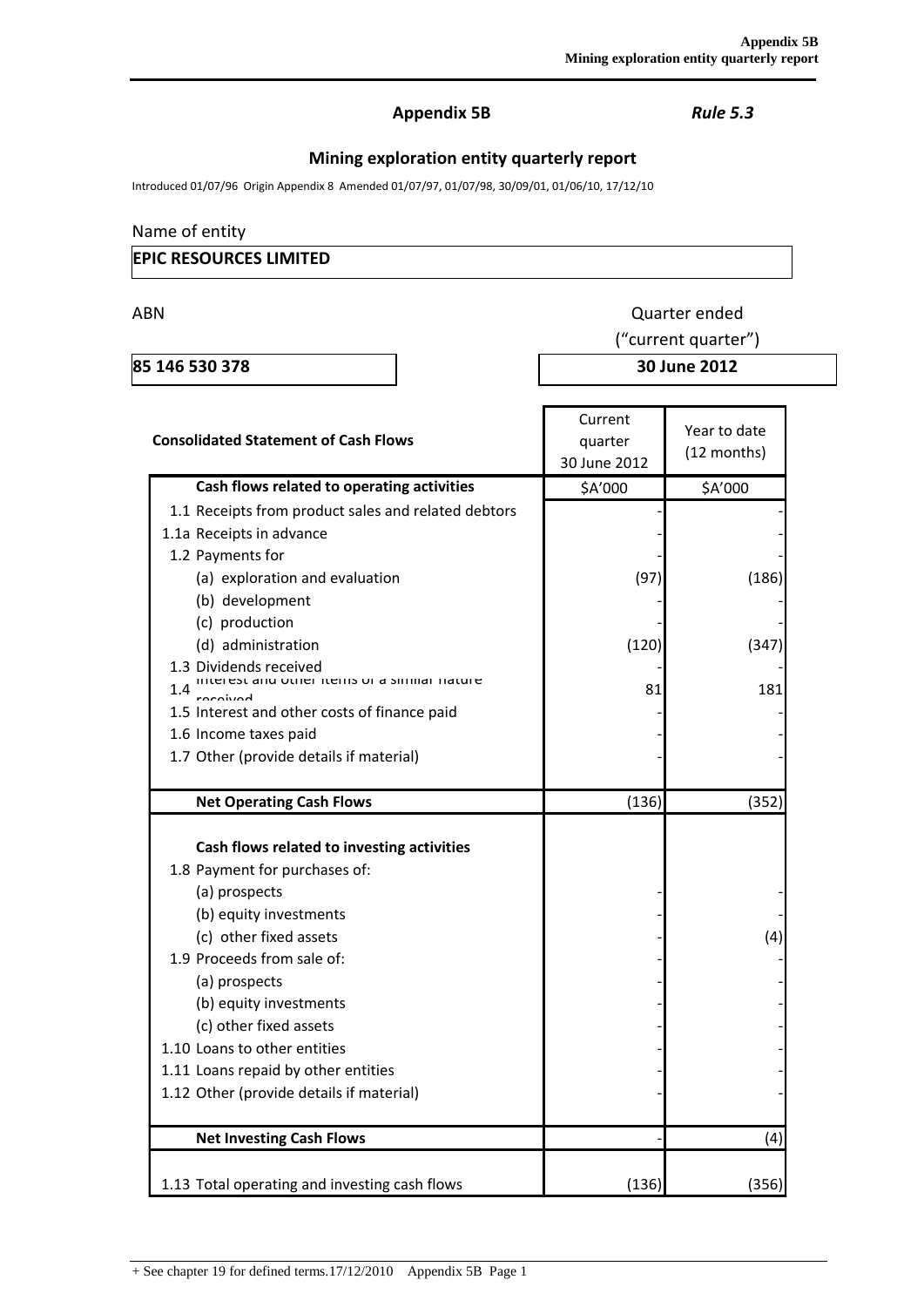| Consolidated statement of cash flows continued     |       |       |
|----------------------------------------------------|-------|-------|
| Cash flows related to financing activities         |       |       |
| 1.14 Proceeds from issues of shares, options, etc. |       |       |
| 1.15 Proceeds from sale of forfeited shares        |       |       |
| 1.16 Proceeds from borrowings                      |       |       |
| 1.17 Repayment of borrowings                       |       |       |
| 1.18 Dividends paid                                |       |       |
| 1.19 Other (Share issue costs on Non-Cash Director |       |       |
| Shares issued)                                     |       |       |
| <b>Net Financing Cash Flows</b>                    |       |       |
|                                                    |       |       |
| Net increase (decrease) in cash held               | (136) | (356) |
| 1.20 Cash at beginning of quarter/year to date     | 3,597 | 3,819 |
| 1.21 Exchange rate adjustments to item 1.20        |       | (2)   |
| 1.22 Cash at end of quarter                        | 3,461 | 3,461 |

#### **Payments to directors of the entity and associates of the directors**

#### **Payments to related entities of the entity and associates of the related entities**

|      |                                                                  | Current quarter<br>\$A'000 |
|------|------------------------------------------------------------------|----------------------------|
| 1.23 | Aggregate amount of payments to the parties included in item 1.2 | 44                         |
| 1.24 | Aggregate amount of loans to the parties included in item 1.10   | Nil                        |

1.25 Explanation necessary for an understanding of the transactions

1.23 - Relates to Directors Fees and Consultancy Fees paid to R. Jewson for the provision of technical and geological services provided during the quarter.

#### **Non-cash financing and investing activities**

2.1 Details of financing and investing transactions which have had a material effect on consolidated assets and liabilities but did not involve cash flows

| None. |  |  |  |
|-------|--|--|--|
|       |  |  |  |

2.2 Details of outlays made by other entities to establish or increase their share in projects in which the reporting entity has an interest

N/A

*Add notes as necessary for an understanding of the position.*

<sup>+</sup> See chapter 19 for defined terms.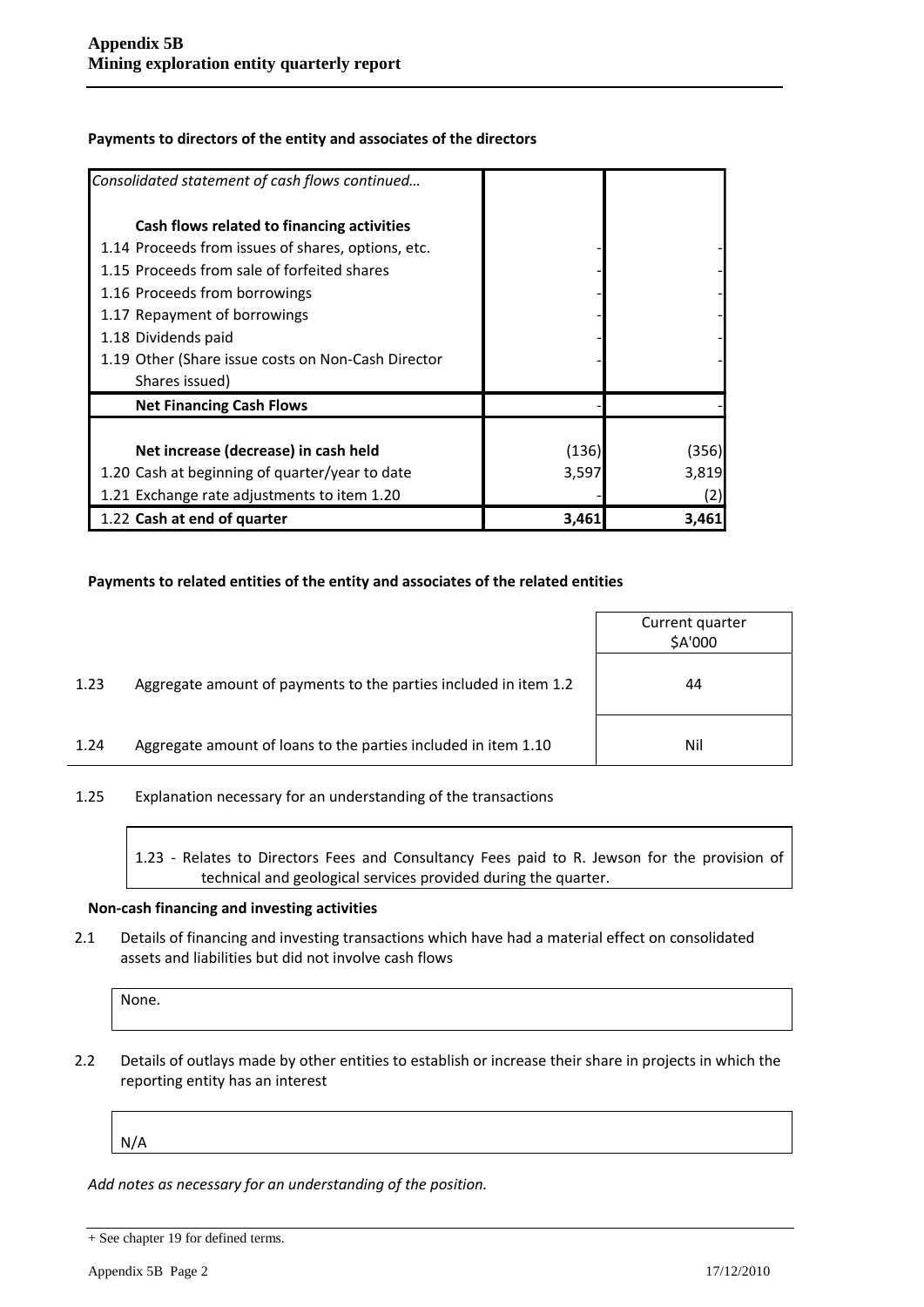inancing facilities available

|     |                             | Amount available<br>\$A'000 | Amount used<br>\$A'000 |
|-----|-----------------------------|-----------------------------|------------------------|
| 3.1 | Loan facilities             | N/A                         |                        |
| 3.2 | Credit standby arrangements | N/A                         |                        |

| 146                                                                                                                          |
|------------------------------------------------------------------------------------------------------------------------------|
|                                                                                                                              |
| 84                                                                                                                           |
|                                                                                                                              |
|                                                                                                                              |
| 62                                                                                                                           |
| \$A'000                                                                                                                      |
| <b>Estimated cash outflows for next quarter</b><br>Exploration and evaluation<br>Development<br>Production<br>Administration |

#### **Reconciliation of cash**

| Reconciliation of cash at the end of the quarter (as<br>shown in the consolidated statement of cash flows) to<br>the related items in the accounts is as follows. |                          | Current quarter<br>\$A'000 | Previous quarter<br>\$A'000 |  |
|-------------------------------------------------------------------------------------------------------------------------------------------------------------------|--------------------------|----------------------------|-----------------------------|--|
| 5.1                                                                                                                                                               | Cash on hand and at bank | 157                        | 3,592                       |  |
| 5.2                                                                                                                                                               | Deposits at call         | 3,304                      |                             |  |
| 5.3                                                                                                                                                               | Bank overdraft           |                            |                             |  |
| 5.4                                                                                                                                                               | Other (provide details)  |                            |                             |  |
| Total: cash at end of quarter (item 1.22)                                                                                                                         |                          | 3,461                      | 3,597                       |  |

## **Changes in interests in mining tenements**

|     |                         | Tenement    | Nature of  | Interest at  | Interest at end |
|-----|-------------------------|-------------|------------|--------------|-----------------|
|     |                         | reference   | interest   | beginning of | of quarter      |
|     |                         |             | (note (2)) | quarter      |                 |
| 6.1 | Interests in mining     | None during |            |              |                 |
|     | tenements relinquished, | the Quarter |            |              |                 |
|     | reduced or lapsed       |             |            |              |                 |
| 6.2 | Interests in mining     |             | See:       |              |                 |
|     | tenements acquired or   | P45/2783    | comment    |              |                 |
|     | increased               | E45/3648    | below      | Nil          | 100%            |

Consideration payment of \$15,000 and 200,000 fully paid ordinary shares were issued as part of the Sale of Mining Assets Agreement entered into with Peter Gianni and Red Field Pty Ltd for the outright purchase of P45/2783 and E45/3648 (McPhees Gold Project) on 7 June 2012.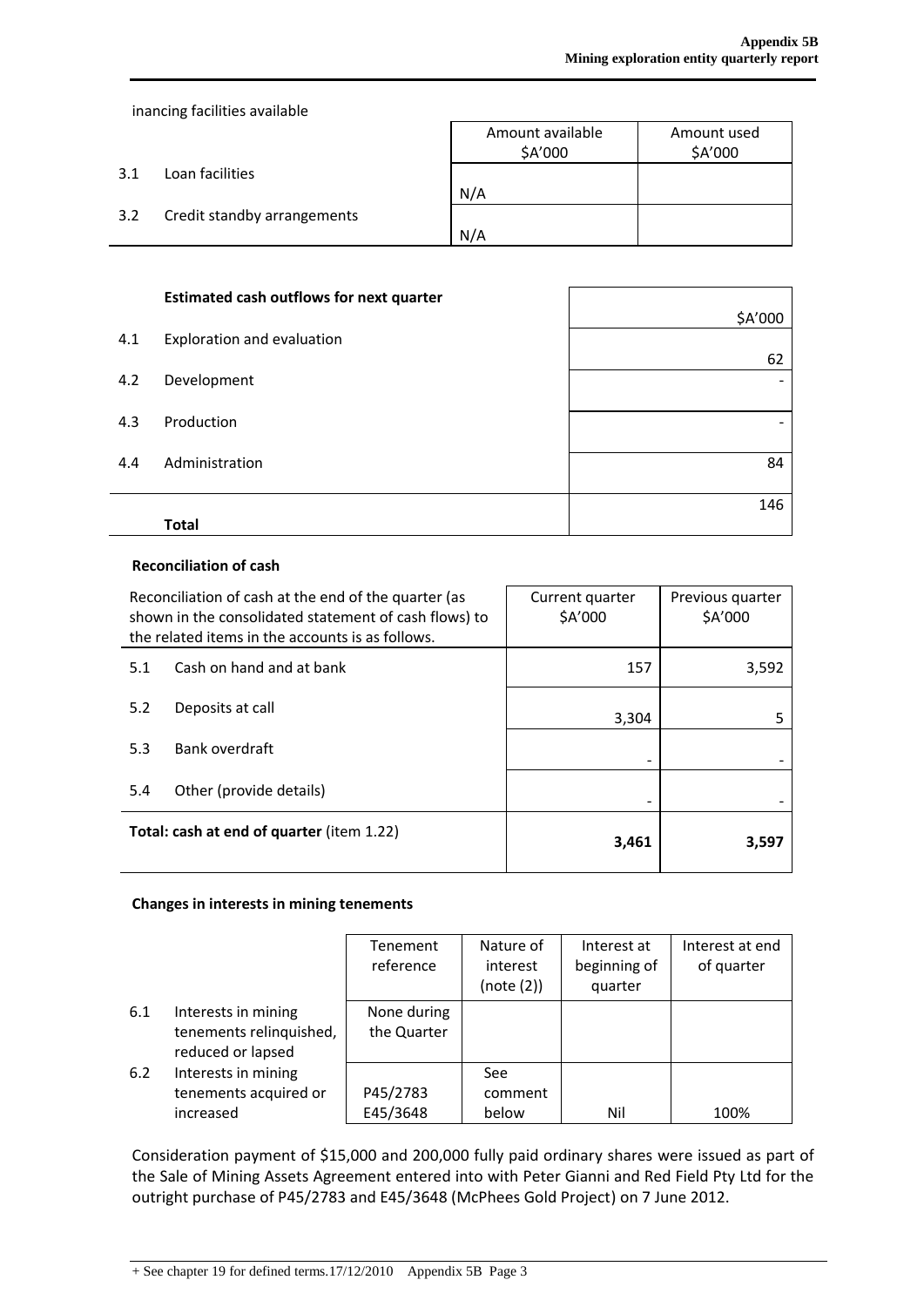## **Issued and quoted securities at end of current quarter**

*Description includes rate of interest and any redemption or conversion rights together with prices and dates.*

|     |                                                                                                                               | Total number         | Number<br>quoted | Issue price<br>per security<br>(see note 3) | Amount paid<br>up per security<br>(see note 3) |
|-----|-------------------------------------------------------------------------------------------------------------------------------|----------------------|------------------|---------------------------------------------|------------------------------------------------|
|     | 7.1 Preference +securities (description)                                                                                      |                      |                  |                                             |                                                |
| 7.2 | Changes during quarter<br>(a) Increases through issues<br>(b) Decreases through returns of capital,<br>buy-backs, redemptions |                      |                  |                                             |                                                |
|     | 7.3 +Ordinary securities                                                                                                      | 29,825,000           | 26,489,062       |                                             |                                                |
|     | Changes during quarter<br>(a) Increases through issues<br>(b) Exercise of options                                             | 200,000              |                  |                                             |                                                |
| 7.4 | (c) Decreases through return of capital,<br>buy-backs<br>(d) Increase pursuant to underwriting of<br>options                  |                      |                  |                                             |                                                |
| 7.5 | +Convertible securities                                                                                                       |                      |                  |                                             |                                                |
| 7.6 | Changes during quarter<br>(a) Increases through issues<br>(b) Decreases through securities<br>matured, converted              |                      |                  |                                             |                                                |
| 7.7 | <b>Options</b> (description and conversion<br>factor)                                                                         |                      |                  | Exercise<br>price                           | Expiry date                                    |
|     |                                                                                                                               | 750,000<br>2,750,000 |                  | \$0.20<br>\$0.20                            | 31/01/2014<br>31/01/2014                       |
|     | 7.8 Issued during quarter                                                                                                     |                      |                  |                                             |                                                |
|     | 7.9 Exercised during quarter                                                                                                  |                      |                  |                                             |                                                |
|     | 7.1 Expired during quarter                                                                                                    |                      |                  |                                             |                                                |
| 7.1 | <b>Debentures</b><br>(totals only)                                                                                            |                      |                  |                                             |                                                |
|     | 7.1 Unsecured notes (totals only)                                                                                             |                      |                  |                                             |                                                |

<sup>+</sup> See chapter 19 for defined terms.